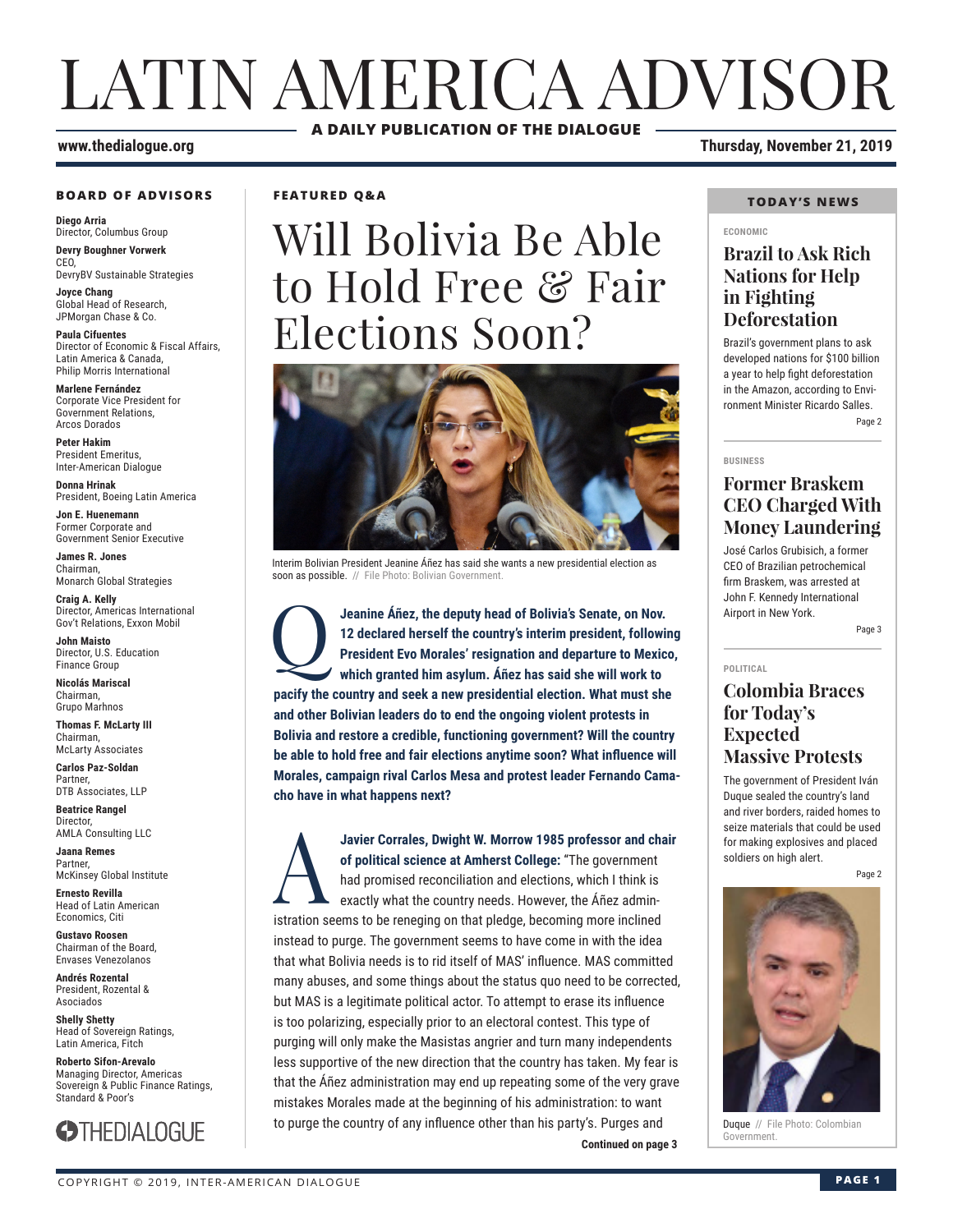#### **POLITICAL NEWS**

### Colombia Braces for Protests, Borders Sealed Until Friday

Colombia's government is bracing for massive protests today as unions, university students, human-rights activists, indigenous leaders, environmentalists and others join a national strike, The Wall Street Journal reported. On Wednesday, the government sealed its land and river borders and plans to keep them closed until Friday to prevent foreigners from joining the demonstrations in Bogotá, Medellín and other cities. The military has removed soldiers from leave and placed them on high alert, and police officers have been searching homes for explosives, the newspaper reported. Additionally, President Iván Duque's government has established a task force consisting of 107 prosecutors in order to process people who are arrested. The government has also deported 24 Venezuelans accused of entering Colombia in order to stir up unrest, the Associated Press reported. Discontent in Colombia has come amid other protests in the region, including in Chile and Ecuador. "We are going through a democratic period around the world in which people's feelings are inflamed," Duque said in a recent speech, The Wall Street Journal reported. "Some protesters have laudable intentions, but others are fishing in troubled waters to foment social conflict." On Tuesday during searches of more than two dozen homes in Bogotá, police seized materials that they said could be used to make homemade bombs. Interior Minister Nancy Patricia Gutiérrez justified the searches. "When there is incitement and disorder, authorities have a constitutional obligation to react," she said. In the capital, employees of stores and banks boarded up windows and automated-teller machines, The Wall Street Journal reported. Some schools said they planned to cancel classes today. Demonstrators in Colombia have voiced several grievances, including the country's 10.2 percent unemployment rate as well as worries that the government may lower pension benefits

and the minimum wage for first-time workers. The country's labor minister, Alicia Arango, has denied that such measures are under consideration. Critics of Duque's government also say officials have failed to protect human-rights activists and community leaders, almost 300 of whom have been killed since 2016, according to the office of the attorney general. [Editor's note: See related **[Q&A](http://www.thedialogue.org/wp-content/uploads/2019/11/LAA191120.pdf)** in Wednesday's Advisor.]

#### **ECONOMIC NEWS**

## Brazil to Ask Rich Nations to Help Fight Deforestation

Brazil will ask developed countries to help finance efforts to protect the Amazon rain forest and promote sustainable economic activities at a U.N. climate conference in December, Environment Minister Ricardo Salles said on Wednesday, The Wall Street Journal reported. Salles said his country would ask rich nations at the U.N. COP25 conference in Madrid to provide \$100 billion a year to help Brazil and other developing countries preserve their natural resources, as pledged under the 2016 Paris Agreement. "It's necessary that funds compatible with the challenge of preserving the Amazon start to flow towards developing countries," Salles told reporters. "The people who take care of the forest must be compensated," he added. His statement comes just days after new government data was made public, showing that the rate of deforestation in Brazil's Amazon rain forest has sharply accelerated during the past year and is at its highest level in a decade. From August of last year through July of this year, Brazil's portion of the rain forest has lost an area equal to nearly 12 times the size of New York City, The New York Times reported. Almost all of the new deforestation occurred during the presidency of far-right Jair Bolsonaro, who took office in January and whose government is seen as having more lax enforcement of environmental laws and as having reduced efforts to fight illegal logging, mining and ranching. Salles said the adminis-

#### **NEWS BRIEFS**

### **Interim Bolivian President Asks Lawmakers for New Election, No Date Set**

Bolivian interim President Jeanine Áñez has asked Congress to approve a call for a new election, as violence continues in the Andean country following the resignation of longtime President Evo Morales, BBC News reported today. However, Áñez did not set a date for the new vote. Since the controversial Oct. 20 presidential election, which Morales barely won and which international observers have said was marred by irregularities, 32 people have been killed in clashes between supporters of the former president and the country's security forces.

### **Venezuela to Use 30 Mn Barrels of Oil to Back Cryptocurrency: Maduro**

Venezuelan President Nicolás Maduro said Wednesday that nearly 30 million barrels of oil that are sitting in storage tanks will be used to back the country's state-run cryptocurrency, the petro, Reuters reported. "I will deliver these 30 million barrels as a liquid, physical, material backing for the petro," Maduro said in a televised address. It's the government's latest effort to promote the use of the petro, which remains sanctioned by the United States, as inflation continues to rise in the South American country.

### **Chile's SQM Reports Plunge in Profits for Q3**

Amid low prices for lithium, Chile-based SQM said late Wednesday that its profits for the third quarter fell 27.5 percent to \$60.5 million, as compared to \$83.5 million for the same quarter last year, Reuters reported. SQM is the world's second-largest producer of lithium, which is used in batteries for electric vehicles. SQM's CEO, Ricardo Ramos, said demand from China was lower than expected.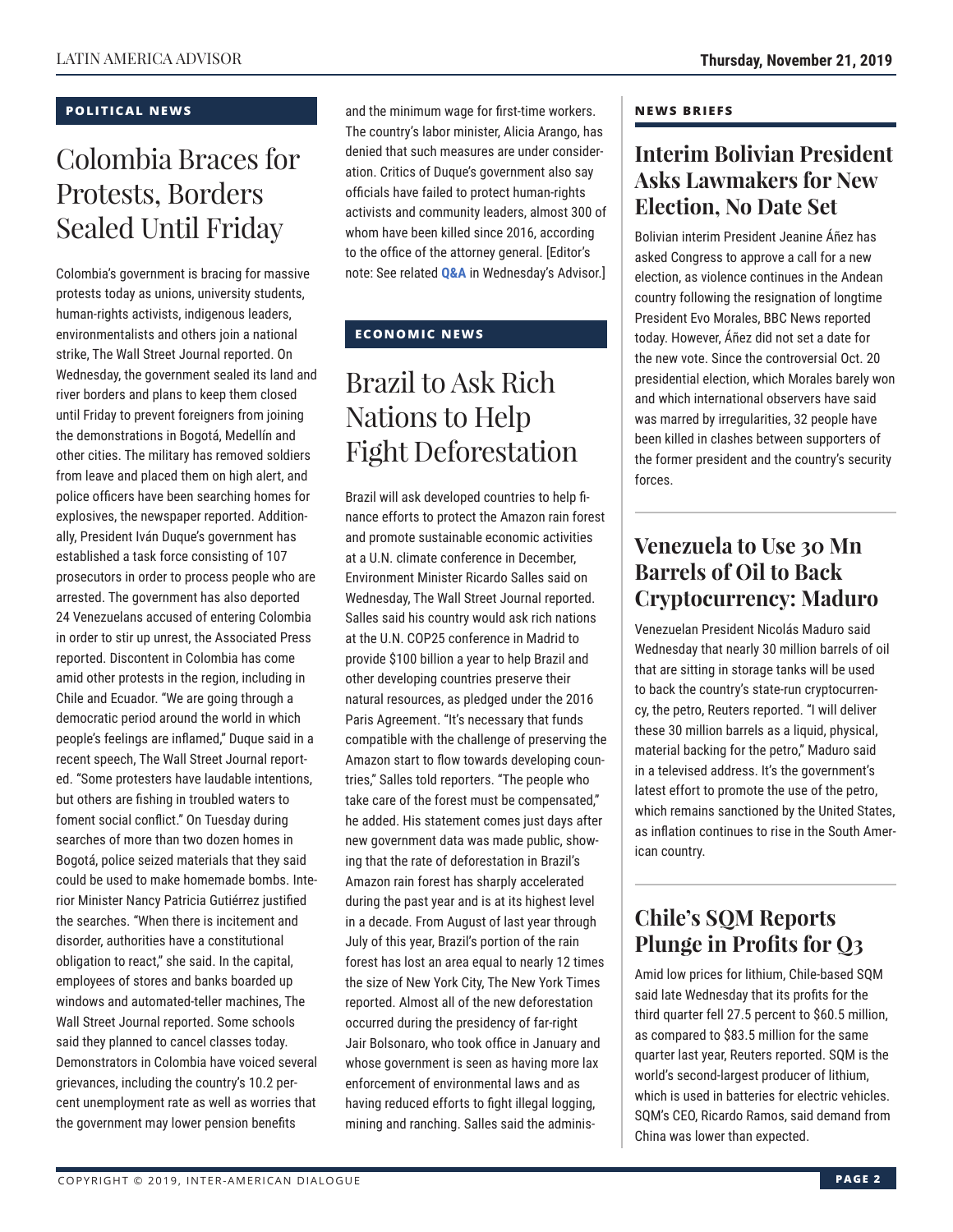tration would work to cut deforestation next year and reach zero in the future, but he did not provide a plan.

#### **BUSINESS NEWS**

### Former Braskem CEO Charged With Money Laundering

A former chief executive of Brazilian petrochemical firm Braskem was arrested in the United States on Wednesday in connection with an alleged scheme to divert \$250 million in company money into a secret fund used to pay bribes to government officials, the U.S. Attorney's Office of the Eastern District of New York said in a statement. José Carlos Grubisich, who led the company from 2002 through 2008, was arrested at John F. Kennedy International Airport in New York. A three-count indictment made public on Wednesday in a federal court in Brooklyn, N.Y., charges Grubisich with money-laundering conspiracy and conspiracy to violate antibribery and books-and-records provisions of the Foreign Corrupt Practices Act, The Wall Street Journal reported. He has pleaded not guilty. U.S. prosecutors allege that Grubisich and co-conspirators, who were not named, created a slush fund with payments made from Braskem's bank accounts in New York, Florida and Brazil. The indictment is the latest round of corruption allegations in Brazil, which has been rocked by graft scandals in politics and business since the massive Car Wash investigation began in 2014, The Wall Street Journal reported. Grubisich's lawyer did not immediately respond to the newspaper's request for comment.

### Teck Resources Hires Barclays to Sell Stake in Peru Copper Mine

Canada-based Teck Resources has hired Barclays to help it sell its entire 80 percent stake

#### **FEATURED Q&A / Continued from page 1**

sectarianism were polarizing and destabilizing back in 2008-09, and they can be just as polarizing and destabilizing now, even if they stem from an administration with a different ideology."

Lily Peñaranda, chief develop-<br>
ment officer at the Sustainable<br>
Development Solutions Network<br>
in Bolivia: "President Añez and<br>
her interim government are now looking at **ment officer at the Sustainable Development Solutions Network in Bolivia:** "President Áñez and her interim government are now looking at forces that go beyond social and political interests. Instead, criminal forces are demanding that Morales return. Bolivia is undergoing what I would call a 'Colombianization' of the territory of El Chapare, where Morales has been the coca producers' union leader since before his first presidential term, a position he keeps while in political asylum in Mexico. These criminal forces have been convulsing the country in order to provide Morales' political wing with leverage to negotiate conditions for the upcoming elections. While it is imperative to call new elections as soon as possible, it is probable that negotiations will take a few more days. The main questions remain: Will Morales be an option on the next ballot? Will Morales' party continue under a hard 21st century socialism line? Or will Morales' party lose its legal status due to electoral fraud? Campaign rival Carlos Mesa already stated he would run for president in the next election, a decision that allows for a fragmentation of opposition

in its Zafranal copper mine in Peru, Reuters reported Wednesday, citing two sources in the banking industry. Teck has recently sought to focus on its massive expansion in Chile and has been exiting some advanced projects. The miner said last year that it would proceed with phase two of its \$4.7 billion Quebrada Blanca copper project in Chile. The company's chief executive officer, Don Lindsay, has said Teck may either seek a partner for the Zafranal mine or sell it altogether. The asset, which also produces gold, could sell for as much as \$500 million, one of the sources told Reuters. However,

forces. Carlos Mesa's Comunidad Ciudadana accounts for the second political force after Oct. 20, however, his constituency was mainly punishing Morales. Mesa would lose

**C** President Áñez and **her interim government are now looking at forces that go beyond social and political interests."**

**— Lily Peñaranda**

political momentum should Morales be out of the picture. Civic leaders such as Fernando Camacho and Marco Pumari are the black swans that emerged during the post-election scenario. If no agreement to cooperate with Mesa is reached, the latter could represent the new minority."

Miguel Centellas, Croft instructional assistant professor of<br>sociology and international<br>studies at the University of **tional assistant professor of sociology and international studies at the University of** 

**Mississippi:** "Bolivia is currently in a delicate situation. Evo Morales resigned after weeks-long public protests over credible accusations of electoral fraud, following his insistence on running for a fourth consecutive term, disregarding a referendum on this issue in 2016. In the wake of his resigna-**Continued on page 4** 

the mine would need \$1 billion in investment before it can start producing metals. Vancouver-headquartered Teck and its advisors are gauging interest from other mining companies that currently operate in Peru, the wire service reported. A representative from Barclays was not immediately available for comment to Reuters, and a Teck representative declined to comment, saying it is the company's policy not to comment on speculation. Japan-based Mitsubishi Materials owns the remaining 20 percent of Zafranal, and its representatives were not available for immediate comment.